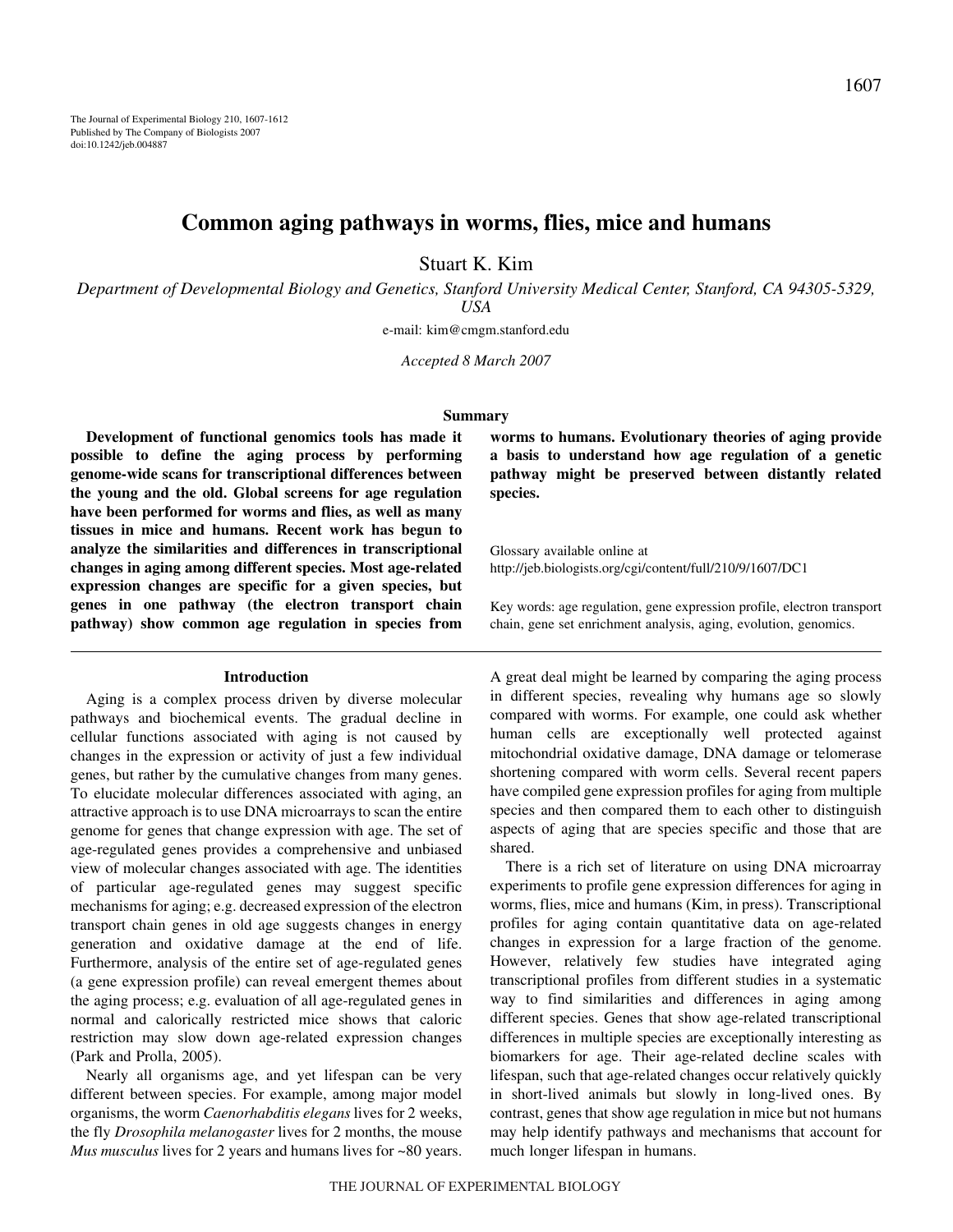Early work by McCarroll and colleagues compared transcriptional changes in flies and worms (McCarroll et al., 2004). This work introduced the concept of treating quantitative changes in gene expression as a molecular phenotype and then comparing different expression profiles to each other to reveal overlaps in expression changes between two experiments. One of the results from this early work was an apparent similarity between aging in flies and worms. However, there were statistical flaws used in the calculation, and it is unclear whether the overlap between flies and worms was statistically significant (Melov and Hubbard, 2004). Furthermore, the work did not really measure aging, as the greatest changes in gene expression occurred in young adulthood and not in old age (McCarroll et al., 2004). Nevertheless, this paper introduced key concepts about using gene expression profiles as molecular phenotypes and set the stage for later papers to generate expression data on aging and statistical methods to analyze the data.

Fraser and colleagues compared the effects of aging on gene expression in the brains of humans and chimpanzees (Fraser et al., 2005). They analyzed previously published data on aging in the human brain, including five different areas of the cerebral cortex (Evans et al., 2003; Khaitovich et al., 2004; Lu et al., 2004). All five areas of the cortex showed similar patterns of age-related expression changes. Next, they measured changes in expression in the brain cortex as a function of age in chimpanzees. They found no correlation between age-related changes in the cortex of humans and chimpanzees, indicating that aging in humans and chimpanzees is very different.

A series of recent papers has compared age-related expression profiles in worms, mice, flies and humans. For worms and flies, DNA microarrays have been used on whole animals over the entire lifespan to profile transcriptional changes of aging (Landis et al., 2004; Lund et al., 2002; Pletcher et al., 2002). For mice, Zahn et al. used data from AGEMAP, which is a large database of expression changes as a function of age in 16 mouse tissues (J. Zahn, unpublished data). For humans, Zahn et al. measured age-related transcriptional changes in muscle and compared them with aging changes in the kidney and the brain (Lu et al., 2004; Rodwell et al., 2004; Zahn et al., 2006).

To compare transcriptional profiles between these four species, Zahn et al. developed new statistical methods for gene set enrichment analysis and empirical meta-analysis (Zahn et al., 2006). These new statistical methods were needed to overcome a pervasive methodological challenge in genomics studies called multiple hypothesis testing. The main strength of DNA microarrays – simultaneous readings of expression from thousands or tens of thousands of genes – is also a major statistical hurdle because the thousands of gene expression measurements make it possible for random events to occur that are very rare (i.e. the problem of multiple hypothesis testing). In a standard experiment testing only one gene, a *P* value of 0.05 is convincing because there is only a 1 in 19 chance that the result could occur by chance. However, with 1000 genes, a *P* value threshold of 0.05 is not convincing because about 50 of the 1000 genes can meet this threshold by chance. Hence, DNA microarray experiments nearly always use more stringent *P* values (e.g. <0.001) in order to screen out most of the data that can occur by chance.

One approach to overcome the statistical hurdles posed by multiple hypothesis testing is to use gene set enrichment analysis (Subramanian et al., 2005; Zahn et al., 2006). To use this method, one first categorizes all of the genes into pathways or gene sets; typically, one uses the gene sets defined by the Gene Ontology consortium (http://www.geneontology.org/), such as the set of ribosomal genes or the set of genes that encode components of the electron transport chain. Then, one looks at the expression of every gene in the gene set to see if there is an overall trend in expression. Do most of the genes increase or decrease with age? This method is both powerful and sensitive because: (1) there are only about  $~600$  gene sets *versus*  $\sim$  20000 genes in the genome, which reduces the problem of multiple hypothesis testing and (2) small changes in expression in many genes in a pathway can become statistically significant when considered as a group. For example, there are 95 genes that encode components of the electron transport pathway. Using gene set enrichment analysis, Zahn et al. showed that there is an overall trend of decreasing expression with age for this set of electron transport genes in worms, flies, mice and humans (Zahn et al., 2006), even though only a small number of these genes show very strong age-related changes by themselves (Fig. 1).



Fig. 1. The electron transport chain decreases expression with age in humans, mice, flies and worms. Rows represent either human tissues or model organisms. Columns correspond to 95 genes in the electron transport chain gene set. Scale represents the normalized slope of the change in log2 expression level with age. Grey indicates that genes were not present in that species. Original data from Zahn et al. (Zahn et al., 2006).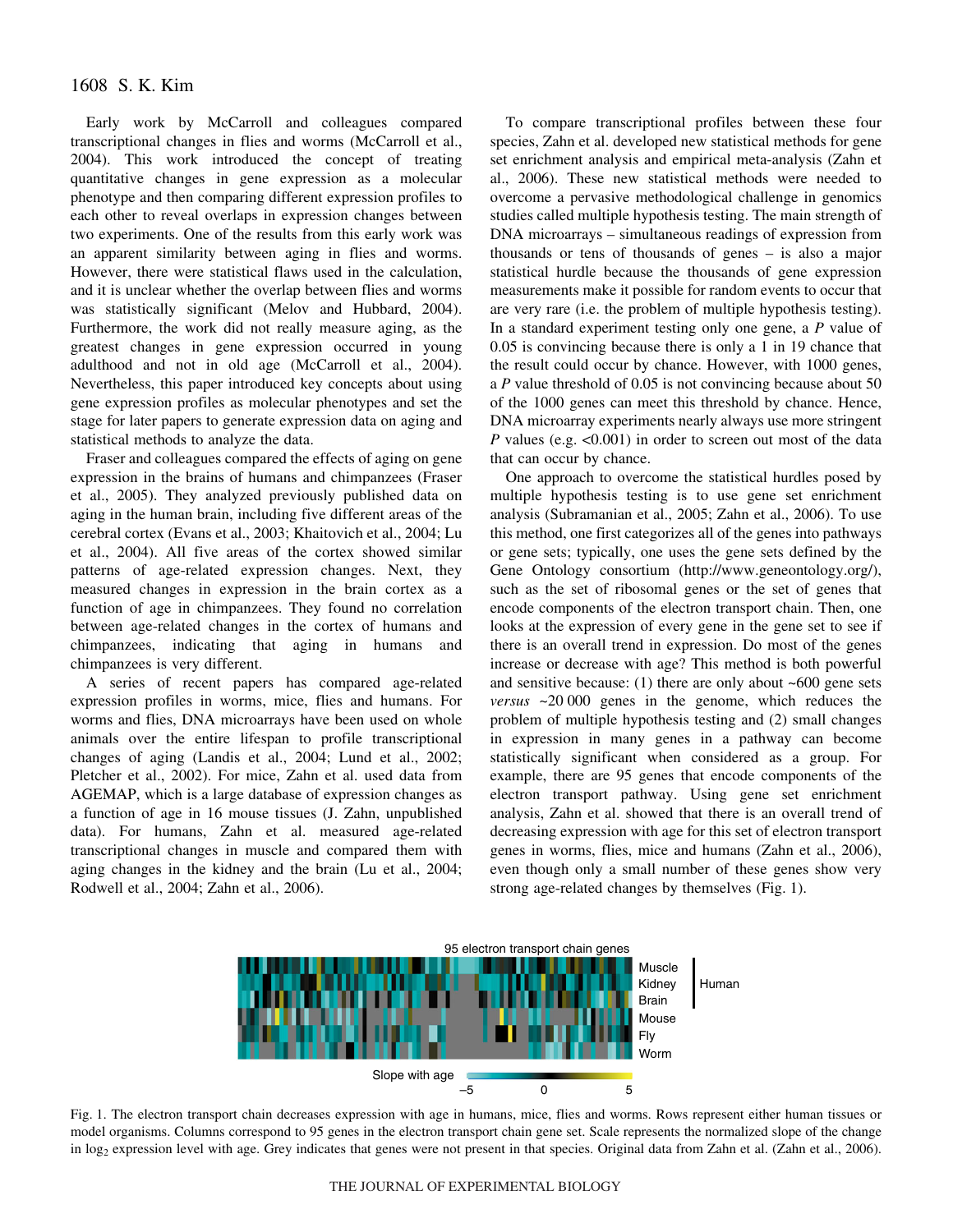Empirical meta-analysis is a method to combine gene expression results from different experiments (Zahn et al., 2006). Zahn et al. compiled data on age-related changes in expression from worms, flies, mouse kidneys and human brain, kidney and muscle. The experimental designs used in each of these studies were quite different. The human study used patients with varying ages whereas the worm, fly and mouse studies used staged animals at discrete ages. The human and fly experiments used Affymetrix GeneChips (Santa Clara, CA, USA), the mouse experiment used spotted cDNA filters, and the worm experiment used DNA microarrays. Each gene expression study used different numbers of samples (e.g. 26 worm samples, 40 mouse samples, 81 human muscle samples). Despite these differences in experimental design, Zahn et al. were able to use empirical meta-analysis to search for gene sets that showed a general increase or decrease in expression with age in different tissues and species. From each experiment, one can calculate a *P* value that a gene or gene set changes expression with age. Empirical meta-analysis combines the *P* values from each individual experiment and then calculates an overall *P* value for an agerelated trend in multiple experiments.

Only one gene group, the electron transport chain gene set, was similarly age regulated in worms, flies, mice and humans (Fig. 1) (Zahn et al., 2006). The overall level of expression in this set of genes decreased about twofold in old age for all four species. The electron transport chain genes are located in the nuclear DNA and encode components of a mitochondrial enzyme complex that is the primary source of generation of free radicals in the cell. Free radicals are highly reactive sideproducts that non-specifically damage cell components such as proteins and DNA. Oxidative damage from the mitochondrial free radicals may accumulate with time and thereby decrease overall cell function and ultimately limit organismal lifespan (Golden et al., 2002). The lifespan of worms and humans differ by ~2000-fold (2 weeks *versus* 80 years), and the slope of age-related changes in expression for this pathway scales with lifespan such that old worms and old humans showed a similar overall decrease in expression levels. Because this genetic pathway showed similar age regulation in diverse species, it may be an exceptionally good biomarker of age.

Do changes in the electron transport chain genes in old age promote longevity or hasten senescence? In mammals, the functional significance of age-related changes in this pathway is unclear. However, in *C. elegans*, reduction of gene activity of the electron transport chain genes by RNAi has a strong effect on extending lifespan (Lee et al., 2003). This observation suggests that decreased expression of genes in the electron transport chain pathway in old age may help prolong life in worms, and possibly other species as well.

Genes that encode proteins in the lysosome show a common increasing trend in expression in humans, mice and flies but not worms (J. Zahn, unpublished data). The lysosome is responsible for degeneration of cell surface receptors, and increased expression of lysosomal genes may mark increased receptor turnover in old age.

## **Aging – a universal process that falls outside the force of natural selection**

These results show clear evidence for shared age-related transcriptional changes in diverse species. To understand how these age-related transcriptional changes might be preserved in diverse species, it is important to consider current theories of the evolutionary basis of aging. There is an extensive and sophisticated literature on evolutionary theories of aging that provides key concepts to understand and interpret inter-species aging differences (Campisi, 2005; Golden et al., 2002; Kenyon, 2005; Kirkwood, 2005; Kirkwood and Austad, 2000; Martin, 2002).

A key consideration is that old animals do not normally constitute a significant fraction of the population in the wild. Wild populations die from predation and disease, and thus the principle determinant of natural longevity is extrinsic mortality (Fig. 2) (Kirkwood and Austad, 2000). For example, mice live 2–3 years under laboratory conditions, but 90% of mice die in their first year in the wild (Phelan and Austad, 1989). During human evolutionary history, the effective human population size was a mere 10 000 individuals, and life expectancy was around 20 years. Human life expectancy increased to 28 years in ancient Greece and Rome and to 46 years by the year 1900 (Martin, 2002). Currently, life expectancy is ~77 years in North America. Thus, only in modern human history do old individuals constitute a significant fraction of human society. In ancient times, most individuals died before the onset of white hair, wrinkled skin, muscle deterioration, loss of joint fluidity and other signs of old age. The effects of aging such as these are processes observed only under laboratory conditions (for animals) or in modern society (for humans).

Because senescent individuals are rare in the wild, changes that occur in old animals or people do not either help or hurt the fitness of their populations. Extrinsic mortality from predation and disease, not aging, has the strongest effect on overall fitness of a population. This realization led Medawar to develop a powerful theory of aging called the mutation accumulation theory. This theory states that old age is not under selective pressure *per se*, and there is no evolutionary mechanism to rid a population of mutations that cause detrimental effects only in old animals (Medawar, 1952).



Fig. 2. Animals in natural populations die of predation and disease, not old age.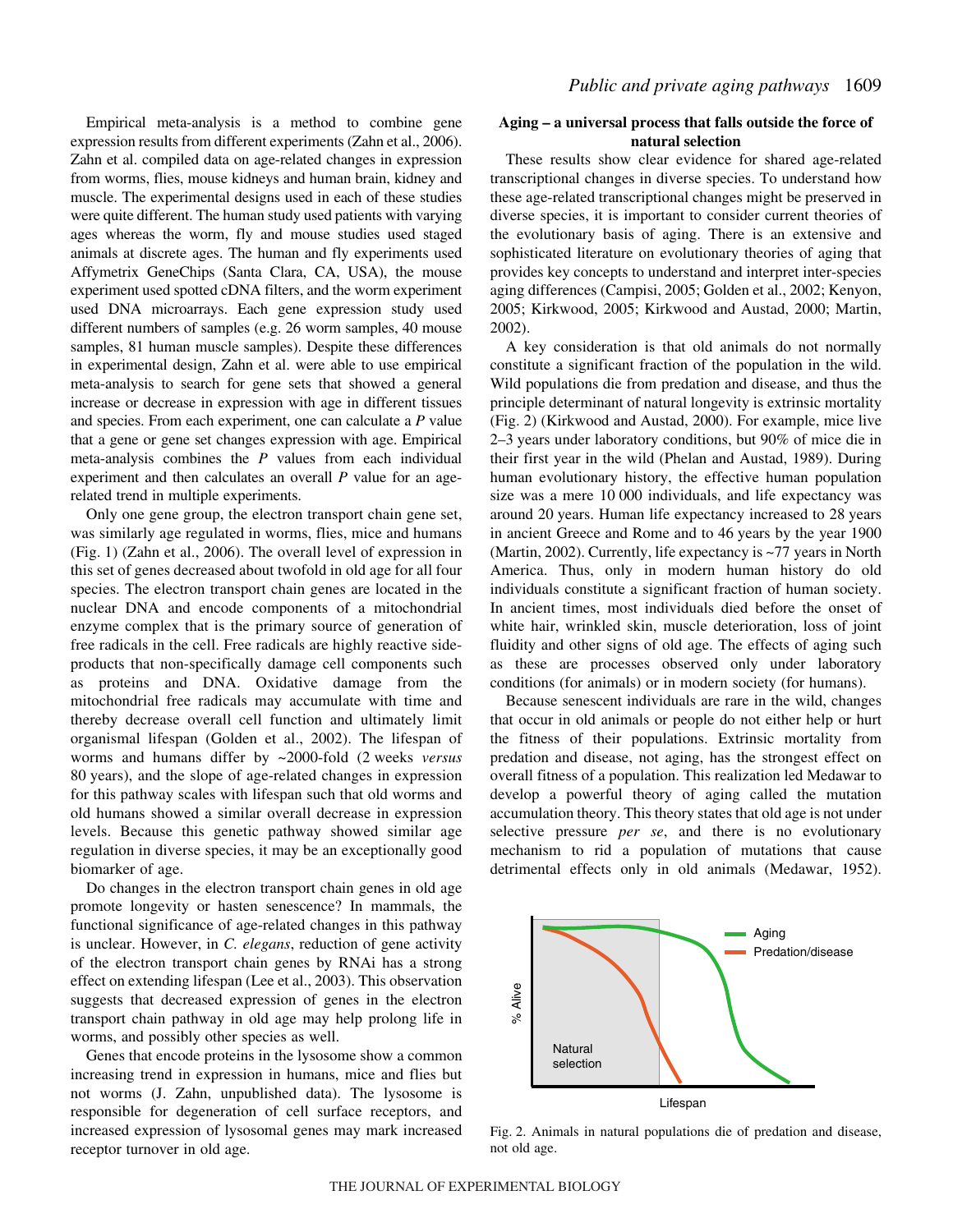# 1610 S. K. Kim

Mutations with late-acting phenotypes accumulate in the population over evolutionary time, and the cumulative effect of all of these late-acting mutations causes organismal senescence and limits lifespan.

Evolution would select for aging only insofar as that aging must occur more slowly than extrinsic mortality (i.e. one year for mice and 20 years for humans). For animals that lack predators, such as humans, bats and birds, the aging process is relatively slow because these animals survive many years in the wild. For animals that die rapidly from predation, such as worms, flies and mice, the aging process is correspondingly rapid as there is no evolutionary pressure to select for long life. In a classic experiment on the evolution of aging, Austad assessed the effect on aging due to a rapid decline in predation (Austad, 1993). He found that mainland opossums have a high rate of predation from carnivores. He found a small section of land that had become isolated from the mainland by a river, and which also happened to lack predators of the opossum. The opossums on the island had a significantly longer lifespan than those on the mainland, indicating rapid evolution of a longer lifespan. This result suggests that the lack of predation of island opossums made it possible for those individuals with slower rates of aging to come under natural selection and for the population to then evolve a longer lifespan. By analogy to the opossum example, the human genome is capable of supporting a longer lifespan than the mouse genome because there is less death from predation and disease in primitive humans than in mice.

#### **Three categories of aging**

What sorts of causes could explain declining organismal function in old age, and would one expect to see similar or different aging expression patterns in different species? The mutation accumulation theory suggests that mechanisms that limit lifespan may fall into three categories (Fig. 3). The first category includes all aging mechanisms that involve a gradual deterioration of cellular and metabolic processes with age. There is a strong selection for optimal function of cellular and biochemical pathways until young adulthood. After that, these pathways are not well maintained due to lack of selective pressure, and cellular function gradually declines, eventually resulting in cellular dysfunction and organismal senescence. Examples of aging mechanisms in this class include oxidative damage (Harmon, 1972), DNA damage (Hasty et al., 2003), telomere shortening (Shay and Wright, 2001), protein glycation (Schmidt et al., 1994) and transcriptional noise (Bahar et al., 2006), which are all mechanisms that could lead to cellular degradation and dysfunction in old age.

According to this view, aging represents the detrimental effect of cellular pathways that are not well maintained after young adulthood. The specific pathways that degenerate may be different for each species. For example, DNA damage may accumulate in humans but not worms because humans have about 1014 cells and *C. elegans* has only 959 cells (Sulston and Horvitz, 1977; Sulston et al., 1983). Telomere shortening may have a stronger effect on lifespan of humans than mice because mice have much longer telomeres than humans (Hemann et al., 2000). It could be that mutations that have accumulated in mice and that lead to rapid decline in three years may be entirely different from those that have accumulated in humans and that result in slow decline over 80 years. For mechanisms that fall in this category, genetic causes of aging are likely to be specific for each species.

The second category of aging mechanism involves pathways that are linked to a process that occurs during development or young adulthood. Some genetic pathways may exhibit antagonistic pleiotropy, which means that the same pathway is beneficial in young adulthood but detrimental in old age (Williams, 1957). For example, cell senescence is a mechanism to limit cell division that may be beneficial early in life to help prevent cancer but may be detrimental late in life because it limits cell divisions and eventually prevents cellular regeneration in aging tissues (Campisi, 2005). Caloric restriction falls into this category of aging because it can extend life in old age but is clearly linked to beneficial effects in young adults. Caloric restriction extends lifespan in yeast, worms, flies, mice and probably primates (Kenyon, 2005). All animals

# **Categories of aging mechanisms**

| (1) | Cell and molecular damage late in life<br>(A) Oxidative damage<br>(B) Somatic DNA mutation<br>(C) Telomere shortening<br>$(D)$ etc.                                                                                                                                  | <b>Different between species</b> |
|-----|----------------------------------------------------------------------------------------------------------------------------------------------------------------------------------------------------------------------------------------------------------------------|----------------------------------|
| (2) | Mechanisms linked to young adulthood<br>(A) Antagonistic pleiotropy; such as cell senescence<br>(B) Caloric restriction – famine survival in young<br>adulthood and extended lifespan in old age<br>(C) Insulin-signaling pathway - regulates caloric<br>restriction | Similar between species          |
| (3) | Unavoidable consequence of old age<br>(A) Inflammation response caused by infection and<br>pathogenic invasion in old age                                                                                                                                            | Similar between species          |

Fig. 3. Three categories of aging predicted by the mutation accumulation theory.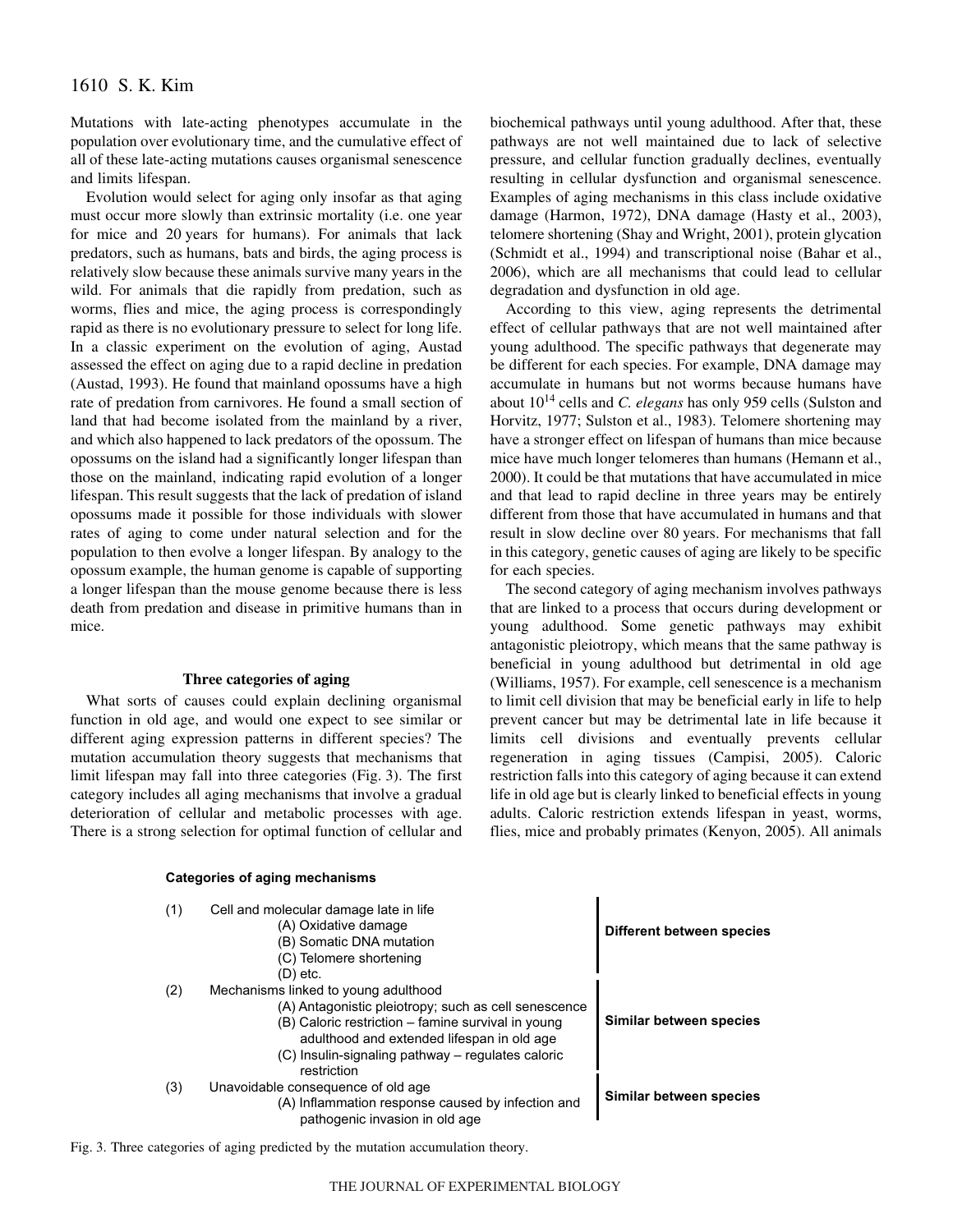face times of starvation and drought, and a common strategy to improve fitness during harsh times is to extend lifespan and fertility in order to propagate the species when plentiful times return.

Because cell senescence and famine survival are key processes affecting young animals, they are under strong selective pressure and are evolutionarily conserved. The effects of cell senescence and caloric restriction on aging in late life may occur repeatedly for different animals, not because their effects on aging are conserved but rather because these aging mechanisms are tightly linked to functions in young animals.

Caloric restriction appears to be under control of the insulinlike growth factor signaling pathway (Guarente and Kenyon, 2000). Like caloric restriction, this signaling pathway has a role in famine survival and lifespan extension in many species. Specifically, mutations in the insulin-like signaling pathway have been shown to increase lifespan in worms, flies and possibly mice (Guarente and Kenyon, 2000).

The third category of aging includes external mechanisms that are unavoidably associated with old age. One example might be infection and inflammation that occurs in old age (Franceschi et al., 2000). As any animal grows old and begins to show physiological decline, there is an increased opportunity for pathogenic invasion. Thus, pathogenic invasion from external sources may occur in all species as they grow old, not because it is evolutionarily conserved but rather because it is an inescapable condition of old age.

What do the transcriptional profiles of aging in multiple species inform us about these three categories of aging? First, the vast majority of age-related transcriptional changes are different between different species (Fraser et al., 2005; Zahn et al., 2006). This observation suggests that most of the aging process falls under the first category – species-specific degeneration of cellular and metabolic pathways in old age.

Second, age regulation of only one pathway, the electron transport pathway, was observed in worms, flies, mice and humans (Zahn et al., 2006). The mechanisms responsible for decreased expression of the electron transport chain in old age are not known. It is unlikely that this pathway is commonly age regulated because of evolutionary selective pressure *per se*. Rather, common age regulation is likely the result of an unavoidable consequence of old age (aging category three). One possibility is that cellular damage from mitochondria in old age is unavoidable, which would suggest that oxidative damage may be a ubiquitous source of damage that limits lifespan in all animals. However, this possibility seems unlikely because mitochondrial function is highly conserved in all metazoans, and it seems unlikely that mitochondria in mice would cause extensive oxidative damage that severely limits life span (2 years) whereas mitochondria in humans would cause minimal damage and permit a long lifespan (80 years). Second, it is not obvious why mitochondria in lower animals would not function as efficiently as human mitochondria, and hence permit lifespans approaching that of humans. Another possibility is that expression of the electron transport chain scales with overall metabolic activity of the cell and that aging lowers cellular metabolic activity in all animals.

In summary, comparison of aging transcriptional profiles in worms, flies, mice and humans provides a quantitative, global view of the overall relatedness of the aging process across different species. These results provide a view of the relative proportion of the aging process that is specific to humans (private) rather than shared across animals (public). The vast majority of age-related transcriptional changes are private to humans, and these are likely the result of cell degeneration pathways that are species specific (aging category one) (Fig. 3). The emerging view from the genomics experiments is that the aging process is quite different in mice and humans, emphasizing the need for research using human samples to uncover aging mechanisms relevant to human longevity. A small amount of age-related changes in expression are public across species. These public aging pathways may be linked to functions in young adults (aging category two) or may be unavoidable consequences of growing old (aging category three). Identification of these public pathways is key because they highlight specific aging pathways that can be dissected apart in model organisms to elucidate general principles of aging.

This work was funded by grants from the Ellison Medical Foundation and the NIH.

#### **References**

- **Austad, S. N.** (1993). Retarded senescence in an insular-population of opossums. *J. Zool.* **152**, 695-708.
- **Bahar, R., Hartmann, C. H., Rodriguez, K. A., Denny, A. D., Busuttil, R. A., Dolle, M. E., Calder, R. B., Chisholm, G. B., Pollock, B. H., Klein, C. A. et al.** (2006). Increased cell-to-cell variation in gene expression in ageing mouse heart. *Nature* **441**, 1011-1014.
- **Campisi, J.** (2005). Aging, tumor suppression and cancer: high wire-act! *Mech. Ageing Dev.* **126**, 51-58.
- **Evans, S. J., Choudary, P. V., Vawter, M. P., Li, J., Meador-Woodruff, J. H., Lopez, J. F., Burke, S. M., Thompson, R. C., Myers, R. M., Jones, E. G. et al.** (2003). DNA microarray analysis of functionally discrete human brain regions reveals divergent transcriptional profiles. *Neurobiol. Dis.* **14**, 240-250.
- **Franceschi, C., Bonafe, M., Valensin, S., Olivieri, F., De Luca, M., Ottaviani, E. and De Benedictis, G.** (2000). Inflamm-aging. An evolutionary perspective on immunosenescence. *Ann. N. Y. Acad. Sci.* **908**, 244-254.
- **Fraser, H. B., Khaitovich, P., Plotkin, J. B., Paabo, S. and Eisen, M. B.** (2005). Aging and gene expression in the primate brain. *PLoS Biol.* **3**, e274.
- **Golden, T. R., Hinerfeld, D. A. and Melov, S.** (2002). Oxidative stress and aging: beyond correlation. *Aging Cell* **1**, 117-123.
- **Guarente, L. and Kenyon, C.** (2000). Genetic pathways that regulate ageing in model organisms. *Nature* **408**, 255-262.
- **Harmon, D.** (1972). The biologic clock: the mitochondria? *J. Am. Geriatr. Soc.* **20**, 145-147.
- **Hasty, P., Campisi, J., Hoeijmakers, J., van Steeg, H. and Vijg, J.** (2003). Aging and genome maintenance: lessons from the mouse? *Science* **299**, 1355-1359.
- **Hemann, M. T., Hackett, J., IJpma, A. and Greider, C. W.** (2000). Telomere length, telomere-binding proteins, and DNA damage signaling. *Cold Spring Harb. Symp. Quant. Biol.* **65**, 275-279.
- **Kenyon, C.** (2005). The plasticity of aging: insights from long-lived mutants. *Cell* **120**, 449-460.
- **Khaitovich, P., Muetzel, B., She, X., Lachmann, M., Hellmann, I., Dietzsch, J., Steigele, S., Do, H. H., Weiss, G., Enard, W. et al.** (2004). Regional patterns of gene expression in human and chimpanzee brains. *Genome Res.* **14**, 1462-1473.
- **Kim, S. K.** (in press). Genome-wide views of aging gene networks. In